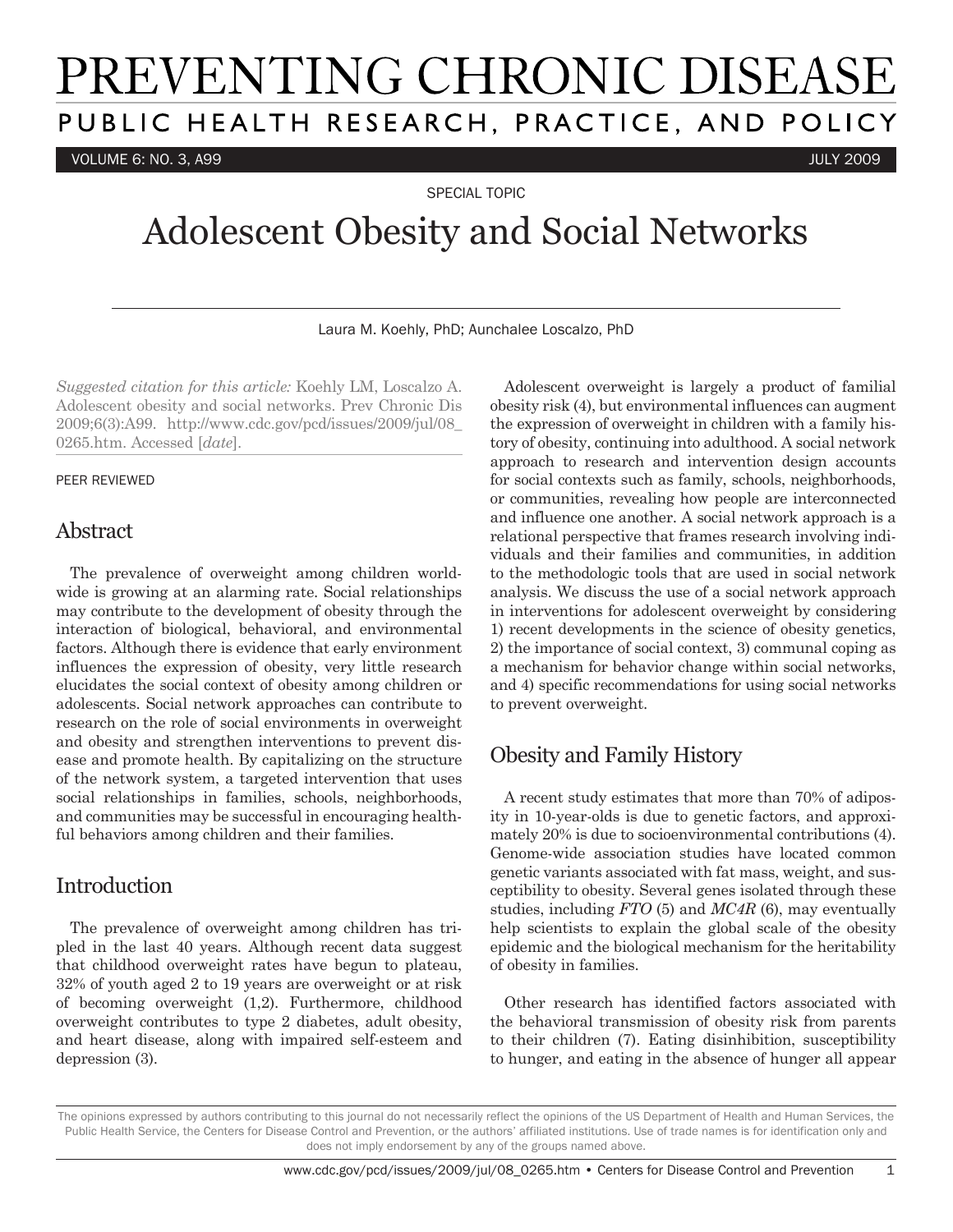to be biologically heritable traits. Thus, a child's family health history, along with shared behaviors and familial environments, must be considered in efforts to prevent and treat obesity (8).

## Early Social Environments and Overweight

Excessive caloric intake and a lack of physical activity are 2 major environmental causes of adolescent overweight. Both structural and behavioral environments in which adolescent social networks operate are inextricably linked to their eating behaviors and physical activity levels.

Early childhood feeding practices are usually established in the home and often translate into eating patterns during adolescence. Variations in food preferences and portions among preschool children are associated with the extent to which parents introduce new foods and encourage healthful eating habits (9). Moreover, maternal feeding practices appear to influence the dietary patterns of girls, suggesting that the relational significance of parental influence on their children may be sex-specific (10).

Likewise, early childhood activity levels translate into similar patterns of physical activity during adulthood (11). Physical activity among adolescents is a social behavior, which is partly dependent on neighborhoods and recreational spaces. Built environments can limit or facilitate levels of adolescent physical activity. Playgrounds that are accessible via sidewalks and safe intersections have been associated with higher levels of physical activity among youth (12).

# Adolescent Overweight and Social Networks

Mutual friendship ties, not merely biological family or relationships found within the household, can contribute to an adult's risk of obesity (13), but little is known about whether the social mechanisms associated with weight gain in adults pertain to adolescents. Studies of adolescent social networks have identified the extent to which clique formation, the tendency for people to form social ties with others who are similar (14), are associated with weight status and physical activity. One study found that adolescent friendships tended to cluster on the basis of weight status (15). The boys who were friends engaged in similar levels of physical activity; however, this finding was not noted within girl friendship networks (16). Another study found similarities in the consumption of sweet foods and fast foods and types of physical activities among male friends, and female friends were similar in the time spent on computer-based leisure activities (17).

The mechanisms of social influence on adolescent overweight vary, but all depend on social interaction. Parents can serve as role models, especially for younger children whose health behaviors are completely influenced by their parents' habits (18), and older children may look to their friends, teachers, and community leaders as role models for their own health behaviors (19). Indirect processes can occur through cultural or group norms and attitudes. For example, adolescents' attitudes about body image can be influenced by social and cultural norms (20).

# Communal Coping

A social network approach fits within a socioecological model for obesity interventions, because social networks form and operate within the social contexts that influence health behaviors and behavior change (21). Capitalizing on these interpersonal relationships may enhance the effectiveness of health promotion interventions (22).

Communal coping is a process in which interpersonal relationships are the conduit to behavior change among multiple members within a particular social network, such as families (23). Its use in obesity prevention is novel, because it prioritizes relational over individual processes. From a communal coping perspective, individuals define themselves in terms of their interconnectedness and relationships with their family, friends, neighbors, and community. Thus, when faced with a shared health problem, a cooperative approach to address the problem that involves family and friends may be particularly effective (23).

Health interventions that use communal coping can target 3 interpersonal pathways (Figure 1): 1) communication about a health problem, such as shared risk factors, 2) shared appraisals of the problem, and 3) development of cooperative strategies to reduce negative impact (23). Interventions can focus on educating family members about collective risk due to shared family history, environment, and behaviors, and promoting increased communication about family risk of overweight and associated diseases. Similar efforts can motivate communication about

The opinions expressed by authors contributing to this journal do not necessarily reflect the opinions of the US Department of Health and Human Services, the Public Health Service, the Centers for Disease Control and Prevention, or the authors' affiliated institutions. Use of trade names is for identification only and does not imply endorsement by any of the groups named above.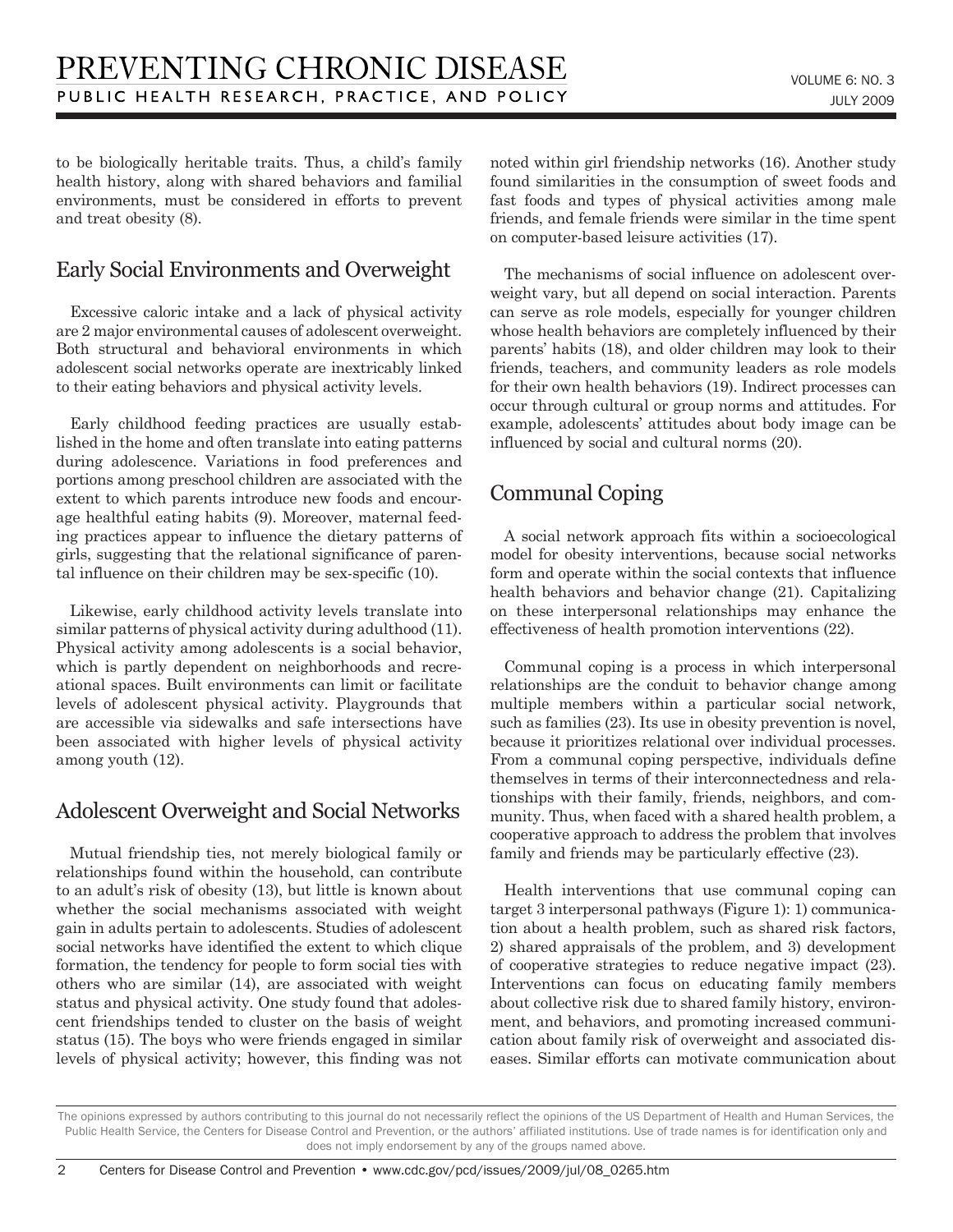shared risk factors among friends in neighborhoods and communities, leading to shared appraisals among those who are socially connected. The success of communal coping depends on cooperative support mechanisms. Support can be directed at emotion-focused coping to address, for example, low self-esteem or psychological impacts of stigma associated with overweight and obesity. Cooperative support also can be geared toward problem-focused coping by addressing dietary behavior and physical activity.



Figure 1. The communal coping framework. This illustration shows the pathways through which increased risk due to shared genes, environment, and behavior may lead to the process of communal coping.

## Using Social Network Approaches to Strengthen Obesity Prevention

Obesity prevention must account for the complexity of overweight, including a child's familial risk of obesity and social relationships. Most previous interventions have focused on a single social sphere, such as household or school. Furthermore, family-oriented interventions often engage an affected child and a single caregiver, rather than considering the complex social environment that might surround children and their families. An intervention that focuses on the family system will have limited success without consideration of the social influences on both parents' and children's behaviors outside of the family context. Similarly, a school-based intervention that does not consider the familial social environment or interpersonal influences within the neighborhood or community settings would also be limited. Thus, we recommend that interventions focus on 3 settings simultaneously (Figure 2, Table): R1 and R2) the household and the child's family outside of the household; R3) the neighborhood and community, to engage the parents' social network and social influences on the child outside of the school setting; and R4) the school, to engage the child's social network.



Figure 2. Recommendations ("R1" through "R4") to prevent and control adolescent overweight. This illustration shows how social networks of children and parents interconnect with other social contexts that are important to obesity prevention in adolescents.

#### Recommendation 1: Intervene with the family system, rather than with the individual.

Primary prevention efforts may be more effective if they focus on the home environment. To date, household-based interventions have been largely focused on treatment of childhood overweight but not primary prevention. A detailed family history capturing the constellation of

The opinions expressed by authors contributing to this journal do not necessarily reflect the opinions of the US Department of Health and Human Services, the Public Health Service, the Centers for Disease Control and Prevention, or the authors' affiliated institutions. Use of trade names is for identification only and does not imply endorsement by any of the groups named above.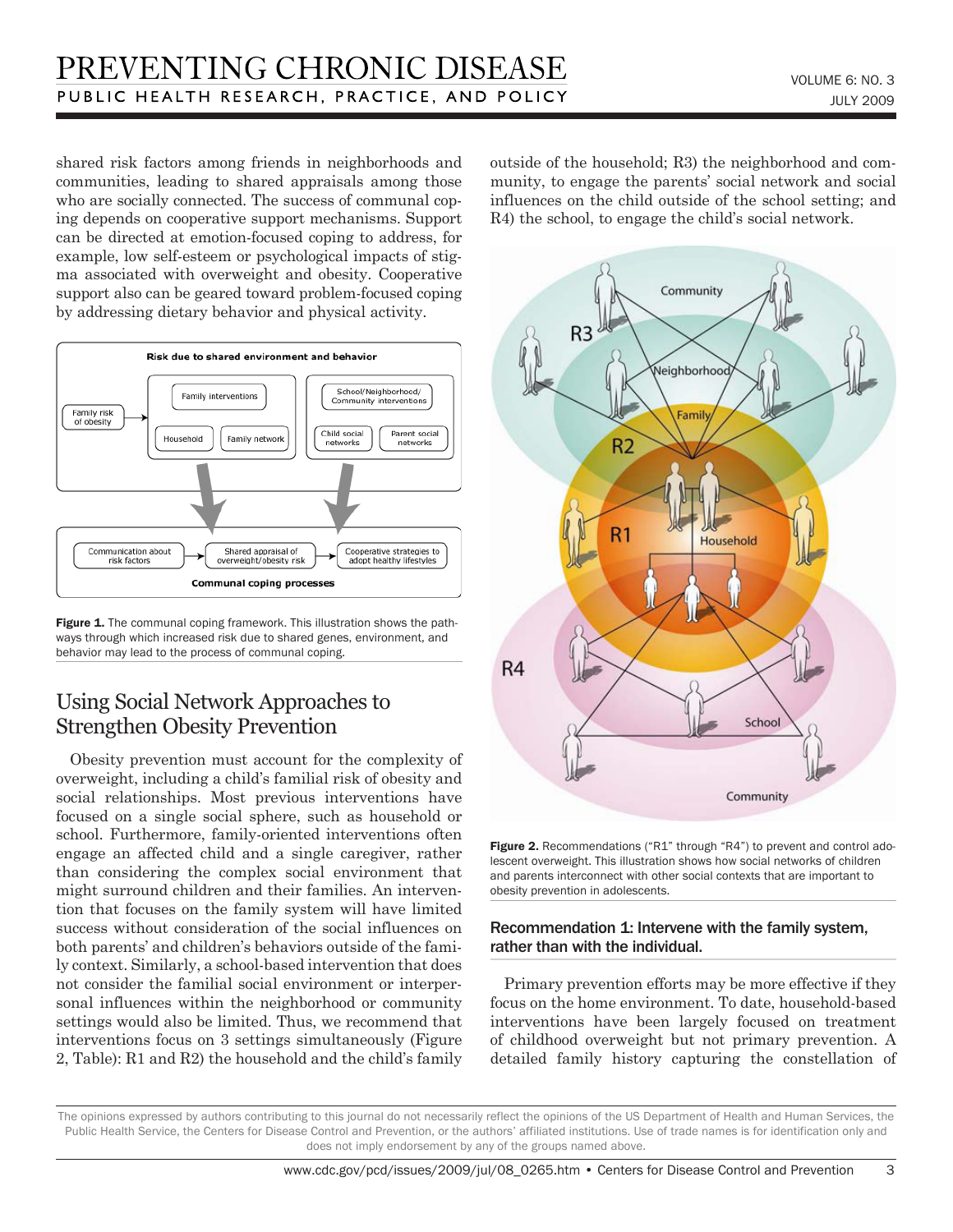family members who are overweight, and associated diseases, can identify at-risk families for primary prevention efforts. Adolescents can be engaged in the process of gathering family health history of chronic illness and associated risk factors such as overweight, which will provide an opportunity for families to communicate about their shared risks (24).

Interventions based on the communal coping model could initially focus on facilitating communication among household members and educating them about their shared risk of disease. This process should engage multiple family members and not be limited to an at-risk child and the primary caregiver. The key to activating communal coping is to develop common appraisals of a shared health threat among group members. In the case of a family-based intervention, a risk assessment based on family history might motivate the perception of risk of overweight as a household-level problem, warranting a household-level solution. One model for developing risk assessments based on family risk is Family Healthware. This software, developed by the Centers for Disease Control and Prevention, produces an evaluation of an individual's risk of disease based on their family health history and recommends health behaviors that may reduce their risk.

#### Recommendation 2: Tailor family-based interventions to the structure of the family.

Because families are complex social systems, familybased interventions must be flexible enough to adapt to the unique needs of individual families. Social network approaches can be used to gather information on the existing configuration of relationships within families, including family members outside of the household, the composition of the family, the functional significance of family ties, and the way social influence functions in each family. This information can be used to determine the key people within the family who might be able to exert a strong enough influence to change behavior. These optimally positioned family members may receive training and education and be engaged as "family leaders" who encourage cooperative strategies to increase physical activity, prepare healthy meals, and provide moral support that may help to sustain long-term behavior change within the family.

Cultural and sociodemographic factors are associated with the way families are organized, the social significance of food, food preferences and eating behaviors, and the way children are socialized. A formative assessment can elucidate shared beliefs and behaviors of families that may not be apparent through structural analysis. Such knowledge can lead to the design of culturally appropriate intervention materials, which can then be implemented according to unique family characteristics.

#### Recommendation 3: Design support mechanisms for parents and adult family members on the basis of their social ties within the community.

Preventing childhood overweight is likely to have the most sustainability when it is implemented early in the immediate family environments of young children and continues through interventions in schools, neighborhoods, and other community settings. Young children often model the health behaviors of parents and other adults in their lives (18,19). To be positive role models for the children in their homes, adult family members may need to change their own lifestyles.

At the same time, the health of adult family members depends somewhat on their social ties (13). Social ties and the structure of these ties can affect behavior and health through social influence, social support, access to resources, and access to information. Social psychological theories suggest that a person's friends are likely to share similar lifestyle behaviors, such as diet and levels of physical activity, and thus be at similar risk for overweight.

One way to support obesity interventions among influential adults in adolescents' lives is to consider the social ties that influence adult eating and physical activity behaviors. For example, using a social network approach, cohesive subgroups of friends within neighborhoods and communities could be identified for health promotion. A central person within the group can be identified on the basis of the network's structure and trained to act as the liaison between the friendship network and the intervention team. The peer leader can create opportunities for discussing lifestyle risk factors, provide educational materials developed by the intervention team, and organize group activities aimed at promoting healthful lifestyles among friends. By using the naturally occurring structure of a group of friends, the designated leader will have credibility within the group and be more effective in relaying helpful information on diet and physical activity.

The opinions expressed by authors contributing to this journal do not necessarily reflect the opinions of the US Department of Health and Human Services, the Public Health Service, the Centers for Disease Control and Prevention, or the authors' affiliated institutions. Use of trade names is for identification only and does not imply endorsement by any of the groups named above.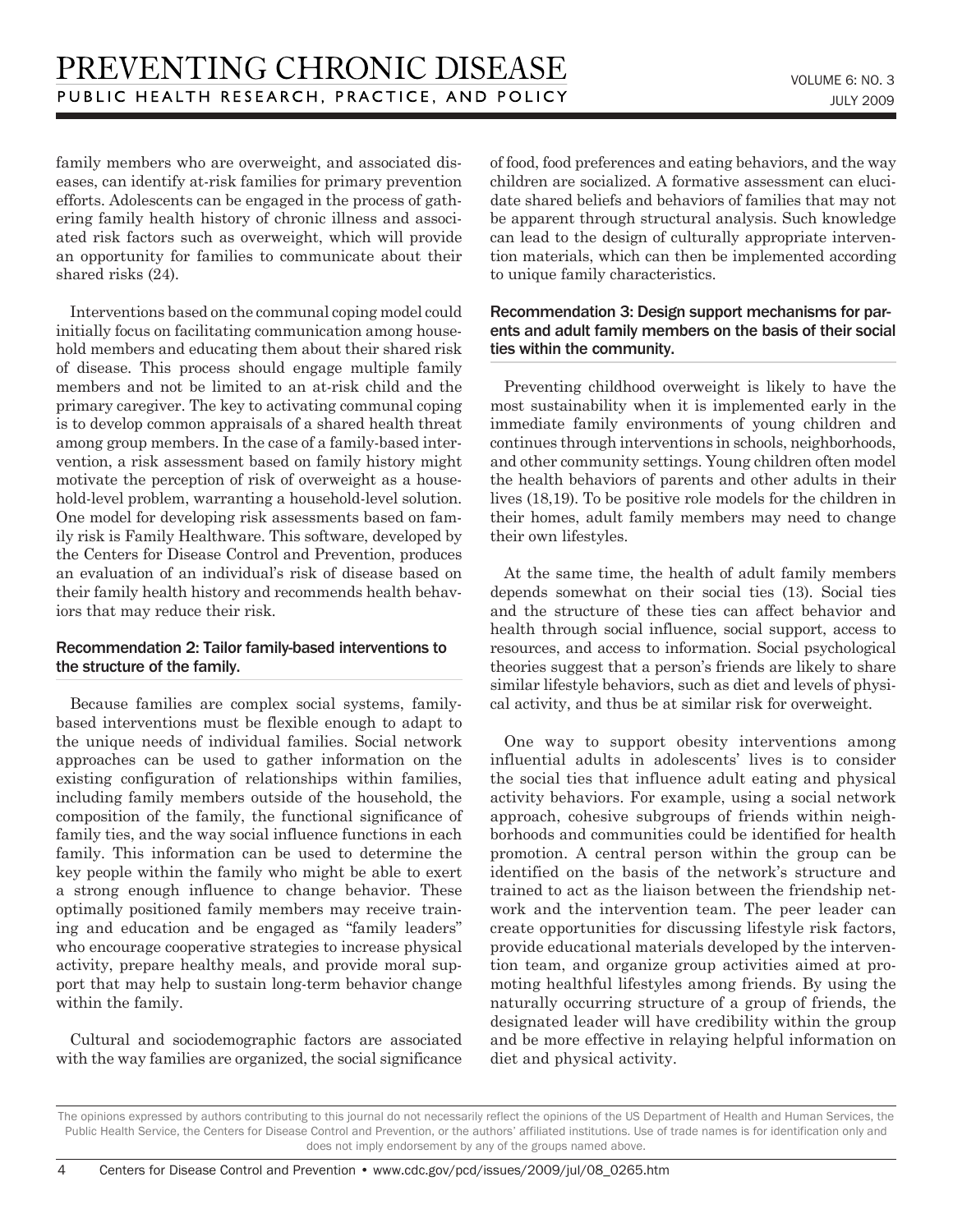Neighborhood or community health promotion activities can be designed and targeted to these friendship networks. For example, neighborhood "house parties" may provide opportunities for friends to meet monthly, preassemble healthy meals, and discuss educational materials with tips on how to provide a healthy diet to their family. A similar approach can be used to increase physical activity, for example, a coordinated effort within the friendship network to exercise together several times a week. Targeting intervention activities to the natural groupings of friends capitalizes on the social influence processes inherent within friendship networks as well as the continued provision of social support and encouragement of healthful lifestyles.

#### Recommendation 4: Use peer networks to encourage increased physical activity.

Because adolescents seem to cluster according to physical activity levels (15,17), network-based interventions may be particularly effective in developing coordinated physical activity efforts among adolescent friends. The most popular of these interventions encourages change in friendship networks through a peer leader, a central influential person, or opinion leader selected on the basis of the structure of social ties among the children within a classroom or community organization. This approach is easy to implement, has been effective in smoking prevention interventions (25), and has the potential to increase physical activity among adolescents.

Overweight adolescents are often socially isolated, which in turn may lead to "emotional eating" (3). Social network interventions might focus specifically on helping isolated overweight adolescents form new social ties that have health benefits. Classrooms and community settings are ideal for such activities. A buddy system between people who were previously unconnected has been successful in reducing social isolation; this peerteaching intervention involved older-younger schoolchildren pairs (26).

Team-based physical activity has been effective for weight reduction and lifestyle change when at-risk and overweight youth were members of organized sports teams (27). Motivating overweight youth to participate in these team-based activities may require special support, such as school-based policies and community programs designed specifically to meet the needs of children who are overweight. One social network approach to encouraging participation in organized sports could involve assigning team membership based on naturally occurring friendships and cliques among overweight youth. This strategy would simultaneously increase physical activity levels, encourage positive peer influences on weight reduction, and reduce social isolation (3).

# **Conclusion**

According to Barabasi, "Growing interest in interconnectedness has brought into focus an often ignored issue: networks pervade all aspects of human health" (28). Network perspectives will continue to advance the study of childhood and adolescent overweight. We suggest a new and stronger focus on the potential to garner interpersonal processes to address the obesity problem. Consideration of family and social networks may contribute to sustainable behavior change and improve the effectiveness of prevention and treatment interventions. Although challenging, curbing the obesity epidemic will undoubtedly depend on the coordinated efforts of many agencies and institutions to support culturally sensitive programs that consider both family and peer interactions.

# Acknowledgments

The authors were supported in part by funding from the Intramural Research Program of the National Human Genome Research Institute and the Robert Wood Johnson Foundation. We thank Thomas Valente, Donna Stroup, Valerie Johnson, and 4 anonymous reviewers for reviewing an earlier version of the manuscript.

## Author Information

Corresponding Author: Laura M. Koehly, PhD, National Institutes of Health, Building 31, B1B37D, 31 Center Dr, MSC 2073, Bethesda, MD 20892. Telephone: 301-451- 3999. E-mail: koehlyl@mail.nih.gov.

Author Affiliation: Aunchalee Loscalzo Palmquist, National Human Genome Research Institute, Bethesda, Maryland.

The opinions expressed by authors contributing to this journal do not necessarily reflect the opinions of the US Department of Health and Human Services, the Public Health Service, the Centers for Disease Control and Prevention, or the authors' affiliated institutions. Use of trade names is for identification only and does not imply endorsement by any of the groups named above.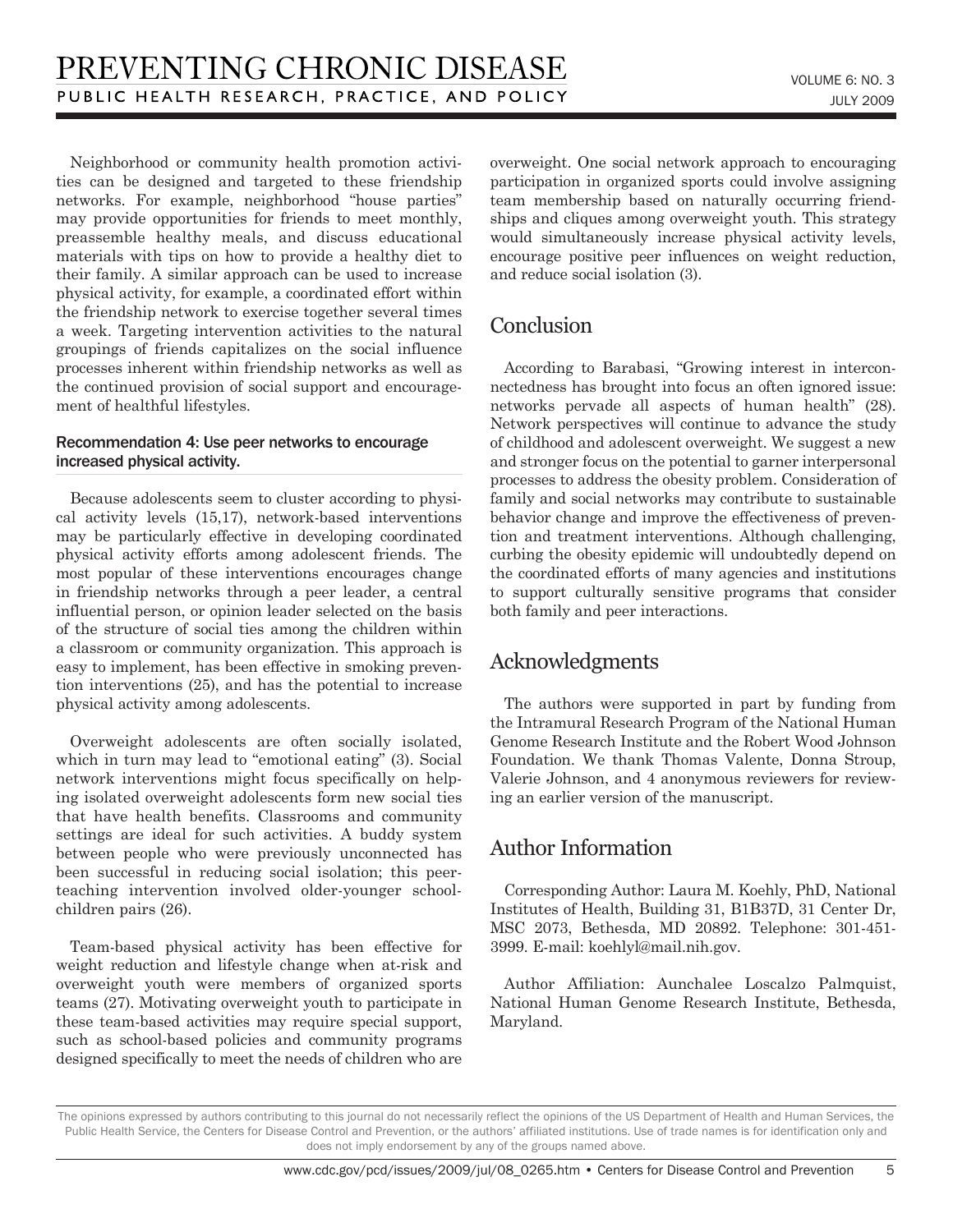### References

- 1. Obesity: preventing and managing the global epidemic. Geneva (CH): World Health Organization; 2000.
- 2. Ogden C, Carroll M, Flegal K. High body mass index for age among US children and adolescents, 2003- 2006. JAMA 2008;299(20):2401-5.
- 3. Fisberg M, Baur L, Chen W, Hoppin A, Koletzko B, Lau D. Obesity in children and adolescents: working group report of the Second World Congress of Pediatric Gastroenterology, Hepatology, and Nutrition. J Pediatr Gastroenterol Nutr 2004;39:S678-87.
- 4. Wardle J, Carnell S, Haworth CMA, Plomin R. Evidence for a strong genetic influence on childhood adiposity despite the force of the obesogenic environment. Am J Clin Nutr 2008;87(2):398-404.
- 5. Haworth CM, Carnell S, Meaburn EL, David OS, Plomin R, Wardle J. Increasing heritability of BMI and stronger associations with the *FTO* gene over childhood. Obesity 2008;16(12):2663-8.
- 6. Loos R, Lindgren C, Li S, Wheeler E, Zhao J, Prokopenko I, et al. Common variants near *MC4R* are associated with fat mass, weight and risk for obesity. Nat Genet 2008;40(6):768-75.
- 7. Breen FM, Plomin R, Wardle J. Heritability of food preferences in young children. Physiol Behav 2006;88:443- 7.
- 8. Kral TVE, Faith MS. Influences on child eating and weight development from a behavioral genetics perspective. J Pediatr Psychol 2008 April. [Epub ahead of print].
- 9. Russell CG, Worsley A. A population-based study of preschoolers' food neophobia and its association with food preferences. J Nutr Educ Behav 2008;40:11-9.
- 10. Birch LL, Fisher JO, Davison KK. Learning to overeat: maternal use of restrictive feeding practices promotes girls' eating in the absence of hunger. Am J Clin Nutr 2003;78:215-20.
- 11. Lau PW, Lee A, Ransdell L. Parenting style and cultural influences on overweight children's attraction to physical activity. Obesity 2007;15(9):2293-302.
- 12. Davison KK, Lawson CT. Do attributes in the physical environment influence children's physical activity? A review of the literature. Int J Behav Nutr Phys Act 2006;3:19.
- 13. Christakis N, Fowler J. The spread of obesity in a large social network over 32 years. N Engl J Med 2007;357(4):370-9.
- 14. Koehly LM, Shivy VA. Social environments and

social contexts: social network applications in person environment psychology. Mahwah (NJ): Lawrence Erlbaum; 2000.

- 15. Valente T, Fujimoto K, Chou C, Spruijt-Metz D. Adolescent affiliations and adiposity: a social network analysis of adolescent friendships and weight status. J Adolesc Health. In press.
- 16. Fujimoto K, Valente T, Chou C, Spruijt-Metz D. Social network influences on adolescent weight and physical activity. Paper presented at: Sunbelt XXVIII International Sunbelt Social Network Conference; 2008; St. Pete Beach, FL.
- 17. de la Haye K, Robins G, Mohr P, Wilson C. Obesityrelated behaviors in adolescent friendship networks. Social Networks. In press.
- 18. Scanglioni S, Salvioni M, Galimberti C. Influence of parental attitudes in the development of children eating behaviour. Br J Nutr 2008;99(Suppl 1):S22-5.
- 19. Cutting T, Fisher J, Grimm-Thomas K, Birch L. Like mother, like daughter: familial patterns of overweight are mediated by mothers' dietary disinhibition. Am J Clin Nutr 1999;69:608-13.
- 20. Boyington JE, Carter-Edwards L, Piehl M, Hutson J, Langdon D, McManus S. Cultural attitudes toward weight, diet, and physical activity among overweight African American girls. Prev Chronic Dis 2008;5(2):1- 9. http://www.cdc.gov/pcd/issues/2008/apr/07\_0056. htm.
- 21. Sallis JF, Owen N. Ecological models of health behavior. In: Glanz K, Rimer BK, Lewis FM, editors. Health behavior and health education: theory, research, and practice. 3rd ed. San Francisco (CA): Jossey-Bass; 2002. p. 462-84.
- 22. Koehly LM, McBride C. Genomic risk information for common health conditions: Maximizing kinship-based health promotion. In: Tercyak K, editor. Handbook of genomics and the family. New York (NY): Springer; In press.
- 23. Afifi T, Hutchinson S, Krouse S. Toward a theoretical model of communal coping in postdivorce families and other naturally occurring groups. Commun Theory 2006;16:378-409.
- 24. Williams R, Hunt S, Heiss G, Povince M, Bensen J, Higgins M. Usefulness of cardiovascular family history data for population-based preventive medicine and medical research (The Health Family Tree Study and the NHLBI Family Heart Study). Am J Cardiol 2001;87:129-35.
- 25. Valente T, Hoffman B, Ritt-Olson A, Lichtman K,

The opinions expressed by authors contributing to this journal do not necessarily reflect the opinions of the US Department of Health and Human Services, the Public Health Service, the Centers for Disease Control and Prevention, or the authors' affiliated institutions. Use of trade names is for identification only and does not imply endorsement by any of the groups named above.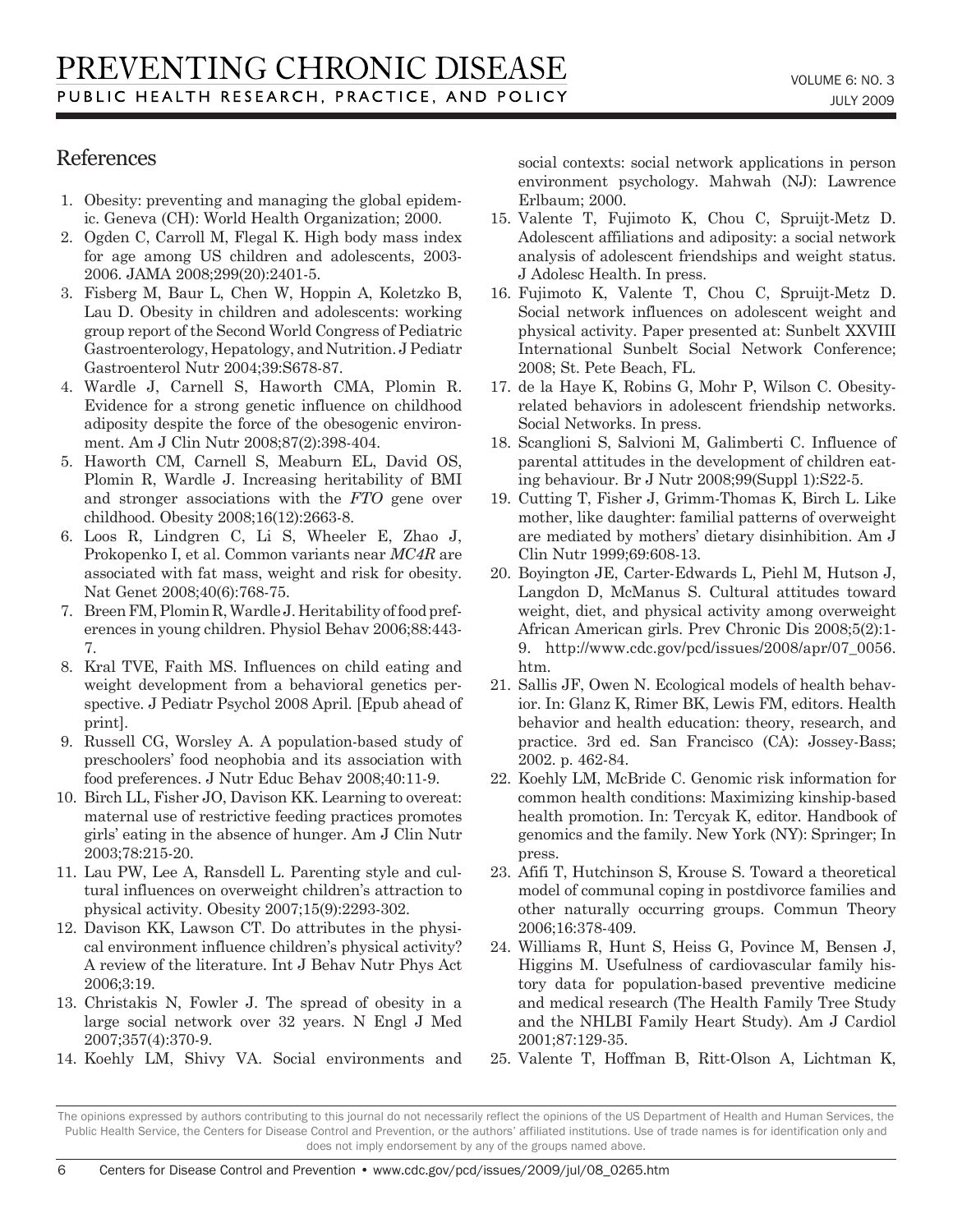Johnson A. Effects of a social-network method for group assignment strategies on peer-led tobacco prevention programs in schools. Am J Public Health 2003;93(11):1837-43.

26. Stock S, Miranda C, Evans S, Plessis S, Ridley J, Yeh S, et al. Health buddies: a novel, peer-led health promotion program for the prevention of obesity and eating disorders in children in elementary school. Pediatrics 2007;120(4):e1059-68.

- 27. Weintraub D, Tirumalai E, Haydel K, Fujimoto M, Fulton J, Robinson T. Team sports for overweight children. Arch Pediatr Adolesc Med 2008;162(3):232-7.
- 28. Barabasi A. Network medicine from obesity to the "diseasome." N Engl J Med 2007;357(4):404-7.

## Table

Table. Network-Based Interventions to Prevent and Control Youth Overweight

| Focal Network <sup>a</sup>                                    | <b>Network/Structural Components</b>                                                                                                                                                                            | <b>Intervention Component(s)</b>                                                                                                                                                                                                                                                                                                                                                                        | <b>Communal Coping</b><br><b>Mechanism</b>                                                                                                            | <b>Desired Outcome</b>                                                                                                                     |
|---------------------------------------------------------------|-----------------------------------------------------------------------------------------------------------------------------------------------------------------------------------------------------------------|---------------------------------------------------------------------------------------------------------------------------------------------------------------------------------------------------------------------------------------------------------------------------------------------------------------------------------------------------------------------------------------------------------|-------------------------------------------------------------------------------------------------------------------------------------------------------|--------------------------------------------------------------------------------------------------------------------------------------------|
| <b>Family system</b><br>(R1)                                  | Construct family pedigree and family<br>health history<br>Enumerate household network<br>Characterize family network structure<br>beyond the household                                                          | Provide information about genetics<br>and heredity of obesity<br>Provide family risk assessment<br>based on family history and shared<br>risk factors and help with<br>interpretation                                                                                                                                                                                                                   | Family communication<br>Shared appraisals<br>of risk                                                                                                  | Increased communication<br>about obesity risk within<br>the family                                                                         |
| <b>Family system</b><br>(R2)                                  | Identify influential members<br>Define family roles in meal planning<br>and preparation<br>Perform formative assessment of<br>physical activity level and diet for<br>each network member                       | Tailor educational materials to the<br>family roles within the network<br>Identify activities and strategies to<br>adopt healthy lifestyles tailored to<br>meet varying needs of family<br>members                                                                                                                                                                                                      | Cooperative strategies<br>to address behavioral<br>risk factors                                                                                       | Increased engagement in<br>behaviors to reduce risk of<br>obesity<br>Increased encouragement<br>and social support among<br>family members |
| Adult peer net-<br>works (neighbor-<br>hood/community;<br>R3) | Characterize friendship networks<br>within neighborhood and/or com-<br>munity<br>Identify peer leaders within friendship<br>clusters<br>Identify household members involved<br>in meal preparation and planning | Train peer leaders within friendship<br>networks as lay health advisors<br>Organize physical activity among<br>members of adult friendship net-<br>works<br>Provide neighborhood or commu-<br>nity-based health seminars aimed<br>at informing friendship networks<br>about obesity-related risk factors and<br>health concerns<br>Introduce neighborhood meal plan-<br>ning and preparation activities | Shared appraisals<br>of risk<br>Cooperative strategies<br>to promote physical<br>activity<br>Cooperative strategies<br>to promote healthful<br>eating | Increased encouragement<br>and social support among<br>friends<br>Increased physical activity<br>Increased consumption of<br>healthy foods |

a Focal networks are defined based on our recommendations (R1 through R4) to R1) intervene with the family system rather than the individual, R2) tailor family-based interventions to the structure of the family, R3) design support mechanisms for parents and adult family members on the basis of their social ties within the community, and R4) use peer networks to encourage increased physical activity.

(continued on next page)

The opinions expressed by authors contributing to this journal do not necessarily reflect the opinions of the US Department of Health and Human Services, the Public Health Service, the Centers for Disease Control and Prevention, or the authors' affiliated institutions. Use of trade names is for identification only and does not imply endorsement by any of the groups named above.